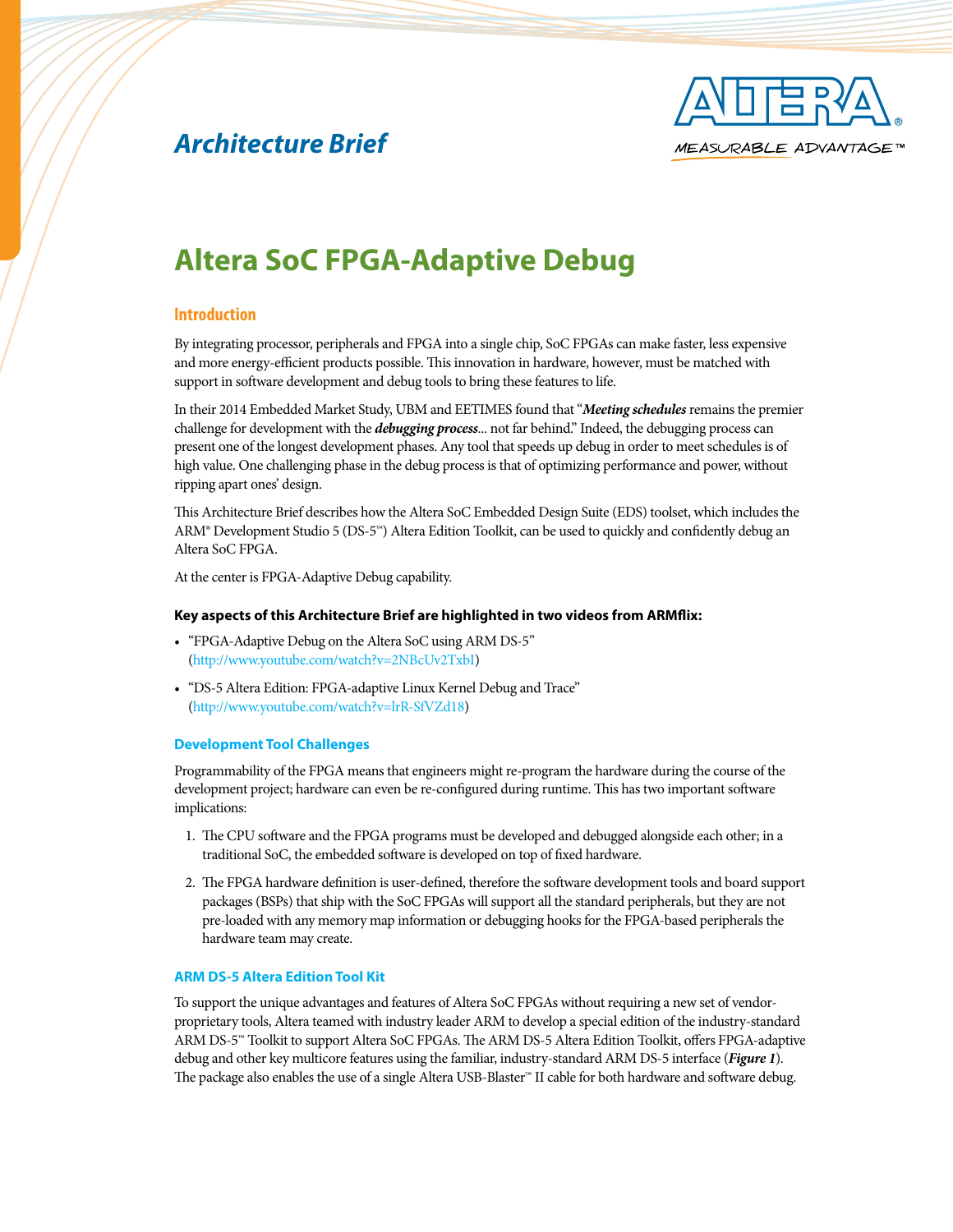#### **Figure 1: The ARM DS-5™ Altera Edition Toolkit Interface is Already Familiar to Many ARM Developers**

| CS-5 Debug - HPS/linux-bringup/drivers/gpio/gpio-altera.c - Eclipse Platform          |                                                                                                   |                                                         |                                           |                                                                                   |                                                                        |                                    |                              |                              |              | $x = x + 1$         |          |  |
|---------------------------------------------------------------------------------------|---------------------------------------------------------------------------------------------------|---------------------------------------------------------|-------------------------------------------|-----------------------------------------------------------------------------------|------------------------------------------------------------------------|------------------------------------|------------------------------|------------------------------|--------------|---------------------|----------|--|
| File Edit Source Refactor Navigate Search Project Run Window Help                     |                                                                                                   |                                                         |                                           |                                                                                   |                                                                        |                                    |                              |                              |              |                     |          |  |
| 门大家新西西                                                                                |                                                                                                   | 위 : 위 : 10: 수 · 수 ·                                     |                                           |                                                                                   |                                                                        |                                    |                              |                              | 日量令          |                     |          |  |
| - 0<br>Project Expl <b>E</b> Remote Sys<br>Debug Cont 22                              |                                                                                                   | $-7$<br>Commands 22<br>History & Scripts                |                                           |                                                                                   | <sup>0</sup> e Breakpoints <sup>259</sup> Expressions R.) Functions 22 |                                    |                              |                              |              | 2700                |          |  |
|                                                                                       |                                                                                                   | <b>BB56-07</b>                                          |                                           |                                                                                   |                                                                        | B. Linked: Altera SeC FPGA .       |                              |                              |              |                     |          |  |
| 日 ママス後 ターピートロスラスざ                                                                     |                                                                                                   | 5. Linked: Altera SoC FPGA .                            |                                           |                                                                                   | Name                                                                   |                                    |                              |                              |              | Start Address       |          |  |
| <b>ER Altera SoC FPGA connected</b>                                                   | wait                                                                                              |                                                         |                                           | o altera gpio get<br>altera gpio set                                              |                                                                        |                                    |                              |                              | S:0x7F000000 |                     |          |  |
| Active Threads                                                                        | continue<br>Execution stopped at breakpoint 2: S:0x7F000038                                       |                                                         |                                           |                                                                                   |                                                                        | 5:0x7F000038<br>S:0x7F000068       |                              |                              |              |                     |          |  |
| the blinky #4 stopped on breakpoint #2 (PID 481 w)                                    | In thread 2 (05 thread id 479)                                                                    |                                                         |                                           | o altera gpio dir in<br>o altera gpio dir out<br>o altera gpio save regs<br>$m$ . |                                                                        |                                    |                              |                              | S:0x7F00009C |                     |          |  |
| arch local irq save                                                                   | S:0x7F000038 85,0 {<br>wait                                                                       |                                                         |                                           |                                                                                   |                                                                        |                                    |                              |                              |              | S:0x7F0000F0        |          |  |
| altera_gpio_set=0x8<br>gpin_set_value_cambeep+0x6C                                    | continue                                                                                          |                                                         |                                           |                                                                                   |                                                                        |                                    |                              |                              |              |                     |          |  |
| gpio value store+0xC0                                                                 | Execution stopped at breakpoint 2: S:0x7F000038<br>In thread 3 (OS thread id 478)                 |                                                         |                                           | 00- Variables 22                                                                  |                                                                        |                                    | $Q$ v = $\Box$               |                              |              |                     |          |  |
| dev_attr_store=0x18                                                                   | S:0x7F000038 85.0 {                                                                               |                                                         |                                           |                                                                                   |                                                                        |                                    | D. Linked: Altera SoC FPGA . |                              |              |                     |          |  |
| E flush write buffer+0x40                                                             | wait<br>continue                                                                                  |                                                         |                                           |                                                                                   |                                                                        | Name                               | Value                        | Type                         |              | Count Size Location |          |  |
| syds write file-0x108                                                                 |                                                                                                   | Execution stopped at breakpoint 2: 5:0x7F000038         |                                           |                                                                                   | <b>E &amp; Locals</b>                                                  |                                    | 1 variable                   |                              |              |                     |          |  |
| Vfs write+0xA4<br>sys_write+0x40                                                      |                                                                                                   | In thread 4 (OS thread id 481)                          |                                           |                                                                                   |                                                                        | $ \omega$ flags                    |                              | 27 long unsigned int         |              |                     | 32 SR3   |  |
| $=$ so-announn                                                                        |                                                                                                   | S:0x7F000038 85,0<br>m                                  |                                           |                                                                                   | <b>E De Globals</b>                                                    | <b>B De File Statics (current)</b> | 954 variables                |                              |              |                     |          |  |
| $\ddot{\phantom{1}}$                                                                  |                                                                                                   | Command: Press (Ctrl+Space) for Content Assist          | Submit                                    |                                                                                   |                                                                        |                                    |                              |                              |              |                     |          |  |
| R Altera SoC FPGA connected                                                           |                                                                                                   |                                                         |                                           |                                                                                   |                                                                        |                                    | m                            |                              |              |                     |          |  |
| pc gpio-altera.c 23                                                                   | $=$ $\Box$                                                                                        | III Disassembly 33                                      | $R =$                                     | n                                                                                 |                                                                        | <b>TMEE COMANT OF DCCPHRX</b>      |                              |                              |              |                     | - 0      |  |
| GPIO signal number.<br>78 * Sepio:                                                    | A                                                                                                 | B. Linked: Altera SoC FPGA .                            |                                           |                                                                                   |                                                                        |                                    |                              |                              |              |                     | $\theta$ |  |
| Value to be written to specified signal.<br>79 * @val:<br>no.                         |                                                                                                   | 格心の目<br>· <next instruction=""></next>                  | 100                                       |                                                                                   |                                                                        |                                    |                              | 3. Linked: Altera SoC FPGA . |              |                     |          |  |
| 81 * This function writes the specified value in to the                               |                                                                                                   | Address<br>Opcode<br>Disassembly                        |                                           |                                                                                   |                                                                        | Name                               |                              | Value                        | Size Access  |                     |          |  |
| 82 * GPIO device.<br>$85 - 1$                                                         |                                                                                                   | S: 0x7F000024<br>15503050 LDRNE                         | $r3, [r0, \text{m}0x50]$                  |                                                                                   |                                                                        | <b>E La sotimed</b>                |                              |                              |              |                     |          |  |
| #4 static void altera gpio set(struct gpio chip "gc, uns<br>ю                         |                                                                                                   | S:0x7F000028 E5933000 LDR<br>\$:8x7F00002C E1A01133 LSR | $r3, [r3, *8]$<br>r1, r3, r1              |                                                                                   |                                                                        | <b>B</b> sptimer1                  |                              |                              |              |                     |          |  |
| 85 ₹                                                                                  |                                                                                                   | S: 0x7F000030 F2010001 AND                              | $r\theta, r1, z1$                         |                                                                                   | B @ stm                                                                |                                    |                              |                              |              |                     |          |  |
| unsigned long flags;<br>16<br>57<br>struct of mm gpio chip "mm gc = to of mm gpio chi | lm                                                                                                | S:0x7F000034 E17FFF1E BX                                | ır                                        |                                                                                   |                                                                        | e pysmgr                           |                              |                              |              |                     |          |  |
| 88<br>struct altera gpio instance "chip - to altera gpi                               | ۰ı                                                                                                | offi S: 8x7F000038<br><b>MRS</b>                        | altera goio set<br>r3,APSR : forme        |                                                                                   |                                                                        | Ghea wart0                         |                              |                              |              |                     |          |  |
| 39                                                                                    |                                                                                                   | $S: 0 \times 7 F00003C$<br>CPSID                        | $\pm$                                     |                                                                                   |                                                                        | <b>E G uart1</b>                   |                              |                              |              |                     |          |  |
| 90<br>spin lock ingsave(&chip->gpio lock, flags);                                     |                                                                                                   | S: 8x7F000040<br><b>BYW</b><br>FILOCOOL                 | r12,01                                    |                                                                                   |                                                                        | ill ill- usb0                      |                              |                              |              |                     |          |  |
| 91                                                                                    | 日                                                                                                 | S:0x7F000044 E1530000<br>CNP                            | r2,50                                     |                                                                                   |                                                                        | ill (2) usb1                       |                              |                              |              |                     |          |  |
| 12<br>/* Write to shadow reglister and output "/<br>93<br>if (val)                    | Θ                                                                                                 | 5:0x7F000048<br>LDR                                     | $r2, [r0, \text{m}0x54]$                  |                                                                                   |                                                                        | B & PIO inst 0                     |                              |                              |              |                     |          |  |
| 94<br>chip->gpio state  = 1 << gpio;                                                  | S:0x7F00004C 11821110<br><b>CIRRME</b><br>S:8x7F000050 01C21110<br><b>BICEO</b>                   | r1, r2, r12, L5L                                        |                                           | + + PIO inst 0 DATA                                                               |                                                                        |                                    | 30000000x6                   | 32 R/W                       |              |                     |          |  |
| 95<br>else                                                                            |                                                                                                   | S: 8x7F000054<br>E5902050 LDR                           | $r1, r2, r12, L5L$ $r$<br>r2, [r0, m0x50] |                                                                                   | # & PIO inst 0 DIRECTION                                               |                                    |                              | 8x80000000                   | 32 R/W       |                     |          |  |
| 96<br>chip->gpio state &= ~(1 << gpio);                                               | S: 0x7F000058 ESSPIOS4 STR                                                                        | r1, [r0, 80x54]                                         |                                           |                                                                                   | + + PIO inst 0 IRQ MASK                                                |                                    | 8x93899999 32 R/W            |                              |              |                     |          |  |
| 5 07<br>raw writel(chip->gpic_state, mm_gc->regs + ALTE                               | 5:8x7F00005C<br>E5821000 STR                                                                      | r1, [r2, #0]                                            |                                           |                                                                                   | + 6 PIO inst 0 EDGE CAP                                                |                                    | esessesses                   | 32 R/W                       |              |                     |          |  |
| 98<br>99<br>spin unlock irgrestore(&chip->gpio lock, flags);                          | S: 0x7F000060 F121F001<br><b>NKR</b>                                                              | CPSR c.r3                                               |                                           |                                                                                   | e PIO inst 0 SET EIT                                                   |                                    | write only                   | 32 WO                        |              |                     |          |  |
| 100 }                                                                                 | S:8x7F800064<br>#12FFF15<br>BX.<br>tr<br>altera gpio dir in<br>S:0x7F000065 ES2D4004 PUSH<br>(r4) |                                                         |                                           | o PIO inst 0 CLEAR BITS<br><b>E</b> Co UART inst 0<br><b>ED</b> JTAG UART inst 0  |                                                                        |                                    | write only                   | 32 WO                        |              |                     |          |  |
| 101                                                                                   |                                                                                                   |                                                         |                                           |                                                                                   |                                                                        |                                    |                              |                              |              |                     |          |  |
| $102/$ *                                                                              |                                                                                                   |                                                         |                                           |                                                                                   |                                                                        |                                    |                              |                              |              |                     |          |  |
| $\overline{A}$                                                                        | $\left\vert x\right\rangle$                                                                       | m                                                       |                                           |                                                                                   |                                                                        | SYSID_inst_0                       |                              |                              |              |                     |          |  |
| ۵ř.                                                                                   |                                                                                                   |                                                         | Writable                                  |                                                                                   | <b>Smart Insert</b>                                                    | 86:25                              |                              |                              |              |                     |          |  |

#### **ARM Compatibility a Given; FPGA Implementation a Difference**

All the SoC FPGAs currently on the market leverage ARM processor IP, which generally includes support from the vast ecosystem for ARM processor software development tools. First and foremost, it is critical that the tools for these new devices be ARM-compatible and leverage the ARM ecosystem. However, each vendor deals differently with the added dimension of the FPGA portion of the device. This particularly impacts the following:

#### **Whole-Chip Debug**

With SoC FPGAs, the SoC is no longer pre-defined, and the debugging tools must support a number of new constructs, namely:

- • Adapt to changing user-defined peripherals implemented in the FPGA
- • Test software functions that include hardware acceleration blocks implemented in the FPGA
- Debug custom logic blocks in the FPGA that implement proprietary algorithms

Traditional software debugging tools were not designed for fluctuating hardware functions, and traditional FPGA tools have no 'hooks' back to the software tools. To bridge this debugging chasm, a toolset must provide:

- Whole-chip visibility of both the processor and the FPGA subsystems
- • Cross-triggering and in-system trace between CPU and FPGA subsystem
- System-wide monitoring for software, CPU hardware, and FPGA hardware events
- Performance profiling

Ideally, the debugging tool should be as flexible as the FPGA. This vision is called 'FPGA-adaptive debugging', and it has become a reality with the Altera SoC FPGA development flow.

FPGA-adaptive debugging means that software debug tools automatically adapt to changes in the hardware due to changes in the FPGA logic. As the hardware engineer iterates through various FPGA configurations, the software debug view updates automatically, with all FPGA-based peripherals automatically appearing in the register view.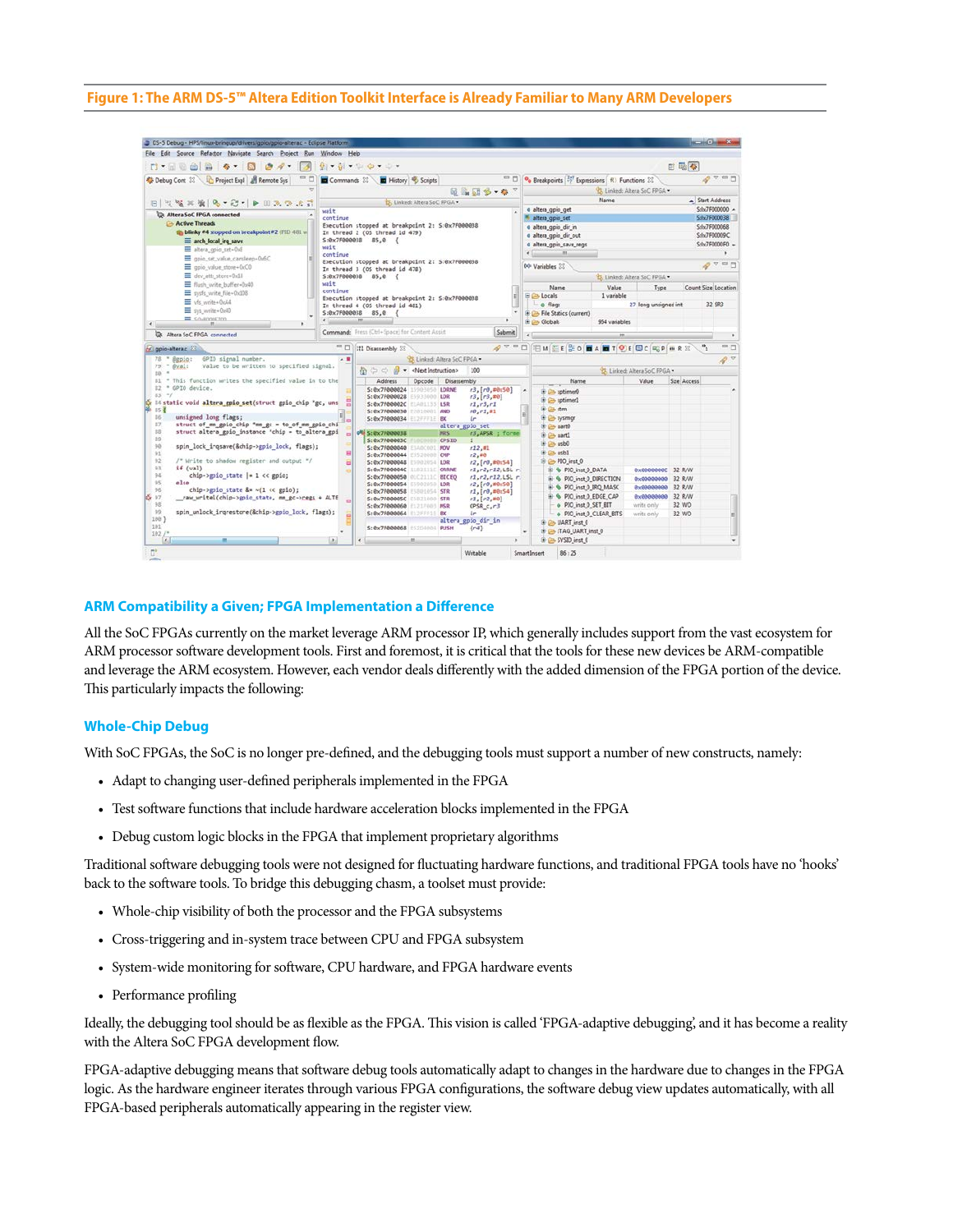## **CoreSight Compliant Cross-Triggering**

Finding the cause of a bug is much easier if the processor subsystem and FPGA subsystem can cross-trigger from code to waveform, or from waveform to code, enabling the development team to find and track how and why a particular condition occurred in the system. *Figure 2* shows a cross-triggering example from the ARM Development Studio-5 (DS-5<sup>™</sup>) Altera Edition Toolkit software. When coupled with waveform views from the Altera SignalTap™ II Logic Analyzer, cross-triggering, trace, and global time-stamping are valuable features for IP verification, custom driver development, and the system integration portion of a project.

Though various debug tools and associated cables are available for the ARM processor and FPGA fabric, it can be difficult to manage two separate debugging frameworks at a system level. Correlating events becomes next to impossible. Most developers prefer a single (and low-cost) JTAG cable that supports both hardware targets (the FPGA and the CPU subsystem). Using one cable and a commonlyunderstood software interface provides an efficient, easy-to-use means for driver developers, board engineers and FPGA designers to work together to bring up the entire system.



Besides finding the location of fault, it is also valuable to find out exactly how and why the system entered the faulty state. The ARM CoreSight™ System Trace Module (STM) contained in Altera SoC FPGAs enables tracking of CPU-based software events as well as user-defined system level states such as 'low power mode' or 'high performance mode'. The application software can issue hardware and software event "bread crumbs" as the system executes over time to monitor system behavior. In an FPGA-adaptive debugging environment, the STM enables event monitoring in both the CPU and FPGA domains without stopping the system or affecting execution performance.

## **Multicore Debug**

As the embedded world moves to multicore, development tools must follow suit. Developing software for multicore platforms is more complicated than single core. Choosing on which core to set a breakpoint; determining on which core the software is running at any particular time becomes critical for multicore debug.

It is essential to be able to control and monitor the cores simultaneously as well as independently. In some cases it may be necessary to stop both cores on a breakpoint; but in others, it may be preferable to let one core keep running on a breakpoint, too. It is also valuable to have visibility to the software running on each core. Ideally a debugger and analysis tools, both built from the ground-up for multicore systems, should be used.

GNU tools were designed in the single-core era; the GNU Debugger (GDB) works well, but only on a single core at a time. When using a GDB-based debugger on a multicore system, breakpoints can be set up across multiple cores. When software hits a breakpoint, only the core where the breakpoint occurred can be viewed during the debug session, which is extremely limiting for multicore debugging.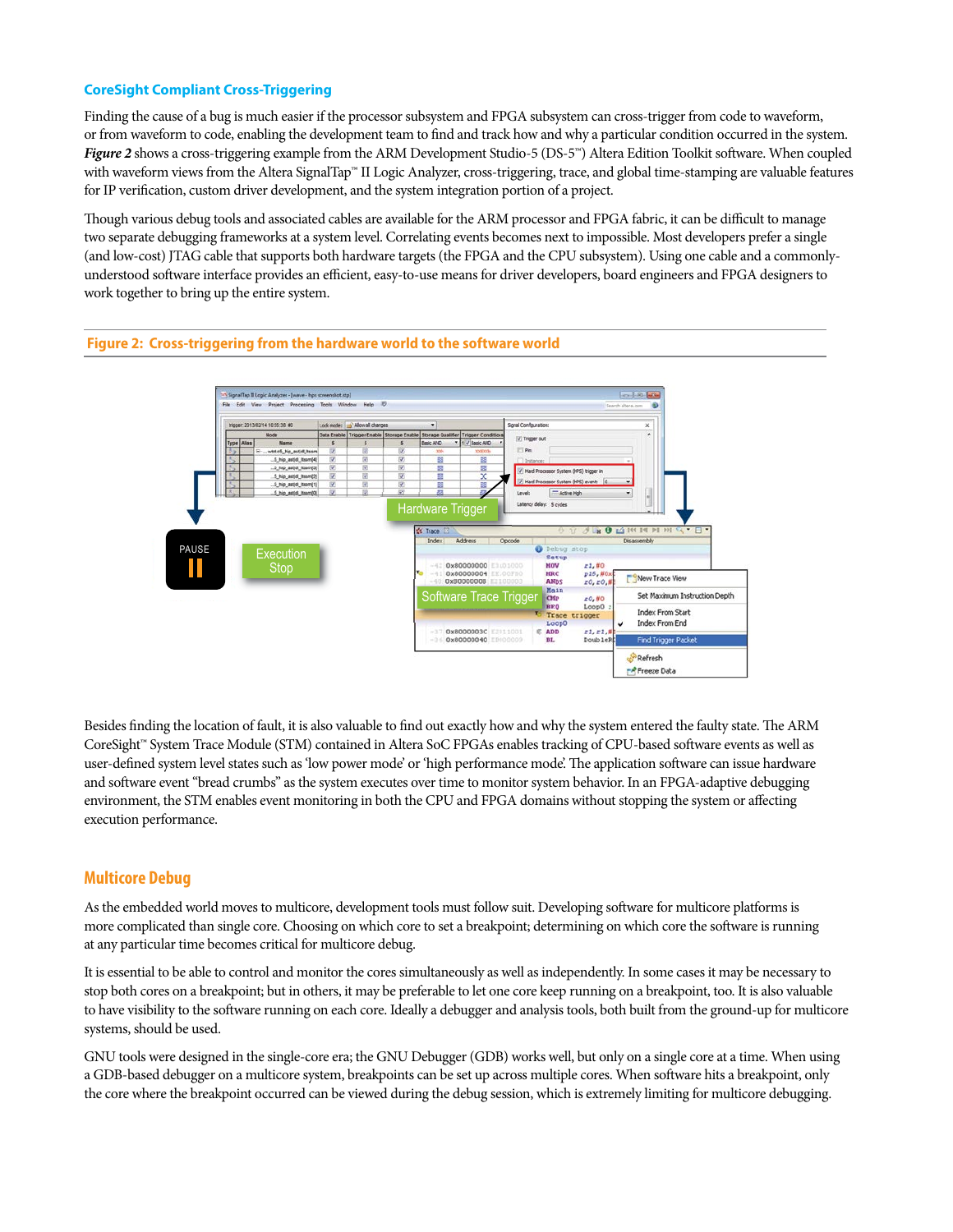| Table 1: In-System Debugging and Development Tool Features for SoC FPGA Devices                 |                                                                                                         |                                                                                         |  |  |  |  |  |  |  |
|-------------------------------------------------------------------------------------------------|---------------------------------------------------------------------------------------------------------|-----------------------------------------------------------------------------------------|--|--|--|--|--|--|--|
| <b>Function/Feature</b>                                                                         | <b>Altera SoC EDS</b><br>(with ARM DS-5 Altera Edition)                                                 | <b>Vendor B's Debug Tools</b>                                                           |  |  |  |  |  |  |  |
| <b>Versions Compared</b>                                                                        | 13.1                                                                                                    | 2013.3                                                                                  |  |  |  |  |  |  |  |
| <b>FPGA-Adaptive Debugging</b>                                                                  | Yes                                                                                                     | <b>No</b>                                                                               |  |  |  |  |  |  |  |
| All ARM Processor and FPGA Tools Operate Over Single USB Cable                                  | Yes                                                                                                     | No                                                                                      |  |  |  |  |  |  |  |
| <b>Auto Display of Peripheral Registers</b>                                                     | Yes                                                                                                     | No                                                                                      |  |  |  |  |  |  |  |
| <b>Display of VFP and Neon Registers</b>                                                        | Yes                                                                                                     | No                                                                                      |  |  |  |  |  |  |  |
| Debug: Single-Step, Watchpoints, etc.                                                           | Yes                                                                                                     | Yes                                                                                     |  |  |  |  |  |  |  |
| CPU⇔FPGA CoreSight Compliant Cross-Triggering                                                   | Yes                                                                                                     | No<br>Vendor proprietary                                                                |  |  |  |  |  |  |  |
| CPU←FPGA Cross-Triggering with Timestamps<br>and Trace Data Stream                              | Yes<br>ARM CoreSight™ compliant using System<br><b>Trace Macrocell (STM)</b>                            | <b>No</b><br>Available with purchase of additional<br>third-party hardware and software |  |  |  |  |  |  |  |
| <b>Processor Trace Support</b>                                                                  | Yes                                                                                                     | No<br>Requires additional 3rd-party<br>hardware and software                            |  |  |  |  |  |  |  |
| <b>Trace Buffer</b>                                                                             | 32 KB                                                                                                   | 4 KB                                                                                    |  |  |  |  |  |  |  |
| <b>Route Trace Packets to Alternative Destinations</b><br>(e.g. DRAM or high-speed transceiver) | Yes<br>Coresight Embedded Trace Router                                                                  | No                                                                                      |  |  |  |  |  |  |  |
| <b>Route Trace Packets to External Trace Probe</b>                                              | Yes                                                                                                     | Yes                                                                                     |  |  |  |  |  |  |  |
| <b>FPGA Information Included in ARM Trace Stream</b>                                            | Yes<br>Uses ARM CoreSight System Trace Macrocell                                                        | Yes<br>Vendor proprietary solution                                                      |  |  |  |  |  |  |  |
| <b>Native Linux Support for Hardware-Assisted Trace</b>                                         | Yes<br>Kernel and Application                                                                           | No                                                                                      |  |  |  |  |  |  |  |
| <b>Concurrent Multicore Debugger</b>                                                            | Yes<br>ARM DS-5 Specifically designed for<br>multicore systems                                          | No                                                                                      |  |  |  |  |  |  |  |
| <b>Multicore Debugging in Asymmetric Multiprocessing (AMP)</b><br><b>Applications</b>           | Yes                                                                                                     | Yes                                                                                     |  |  |  |  |  |  |  |
| <b>Multicore Debugging with Symmetric Multiprocessing (SMP)</b><br><b>Operating Systems</b>     | Yes                                                                                                     | No                                                                                      |  |  |  |  |  |  |  |
| <b>Linux Kernel Awareness</b>                                                                   | Yes                                                                                                     | <b>No</b>                                                                               |  |  |  |  |  |  |  |
| <b>Code Profiling</b>                                                                           | Yes<br>ARM Streamline including processor,<br>FPGA, and power profiling.<br>No instrumentation required | No                                                                                      |  |  |  |  |  |  |  |
| <b>Semi-Hosting Support (communication between host and</b><br><b>ARM processors over JTAG)</b> | Yes                                                                                                     | No                                                                                      |  |  |  |  |  |  |  |
| <b>FPGA Logic Analyzer</b>                                                                      | SignalTap II Logic Analyzer                                                                             | Yes                                                                                     |  |  |  |  |  |  |  |
| <b>Bare-Metal Application Development</b>                                                       | Modifiable hardware libraries with friendly,<br>open BSD licensing                                      | Vendor proprietary BSP project build                                                    |  |  |  |  |  |  |  |
| <b>Hardware VFP and NEON Compiler Support</b>                                                   | Yes (Linux)<br>Support for Bare Metal compiler available<br>in version 14.0                             | Yes (Linux/Bare Metal)                                                                  |  |  |  |  |  |  |  |

## **Conclusion**

To provide hardware and software teams the tools they need, and to keep projects on schedule and on budget, the right in-system debugging tool is critical. This Architecture Brief described how the Altera solution based on the ARM DS-5 Altera Edition Toolkit offers simultaneous insight and control into both the ARM processor and FPGA logic portions of the SoC FPGA, enabling project teams to implement advanced features in these new devices while keeping schedules on track.

## **Want to Dig Deeper?**

For more details on the ARM DS-5™ Altera Edition Toolkit, consult the web site:

[http://www.altera.com/devices/processor/arm/cortex-a9/](http://www.altera.com/devices/processor/arm/cortex-a9/software/proc-arm-development-suite-5.html) [software/proc-arm-development-suite-5.html](http://www.altera.com/devices/processor/arm/cortex-a9/software/proc-arm-development-suite-5.html)